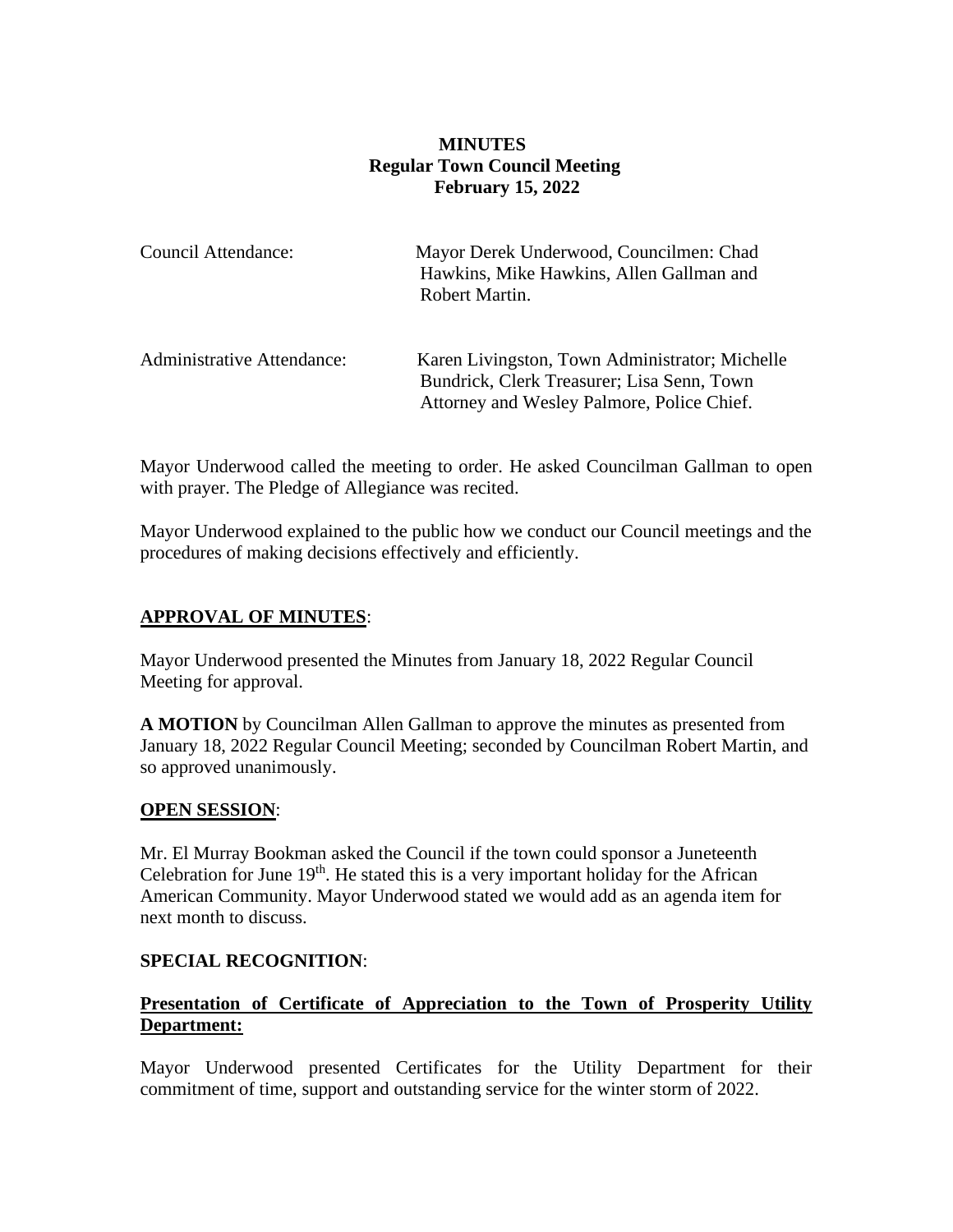#### **Presentation of the Bennie Bennett African American Community Leadership Award**:

Mayor Underwood stated to honor Mr. Bennie Bennett we have recognized an outstanding African American in our Community with the Bennie Bennett African American Community Leadership Award and this year is presented to Stanley Dominick.

## **UPDATES/ANNOUNCEMENTS**:

#### **Prosperity Business Association:**

Kimberly Kitchen the Co-Chair of the Business Association stated the Business Association promotes the Main Street and Commercial District for growth. She stated the Association meets the second Tuesday at The Blend at 8am and their Association consist of local merchants, banks and the Town. She stated they are sponsoring the after hour event with Prosperity's Hoppin' and have helped with two car shows in the Square in May and October 2022.

#### **Vision 2020 Committee**:

Mayor Underwood stated the Committee is looking for options for the Square and we are adding to the project list for the Capital Sales Tax.

### **CTC Committee**:

Mrs. Livingston stated we have received reimbursement for the sidewalk and hydrant repair. She stated the holes in town have been patched and there is a work order with the DOT to repair the pothole at the crosswalk. Councilman Mike Hawkins stated if they wait too long to repair they need to do something temporary because it is a trip hazard.

### **Parking and Fencing at Substation Update**:

Mayor Underwood stated this complete project is outside the scope we can afford and he would like for us to get some crush and run or gravel and lay some poles to do temporary parking spaces.

#### **NEW BUSINESS**:

### **Crista Lukoski with Newberry Soil and Water Conservation- Great American Cleanup:**

Crista Lukoski introduced herself to Council and stated Newberry Soil and Water Conservation partners with Cities, Municipalities and other groups to "Keep America Beautiful". She stated they have grants for many projects. She stated they will distribute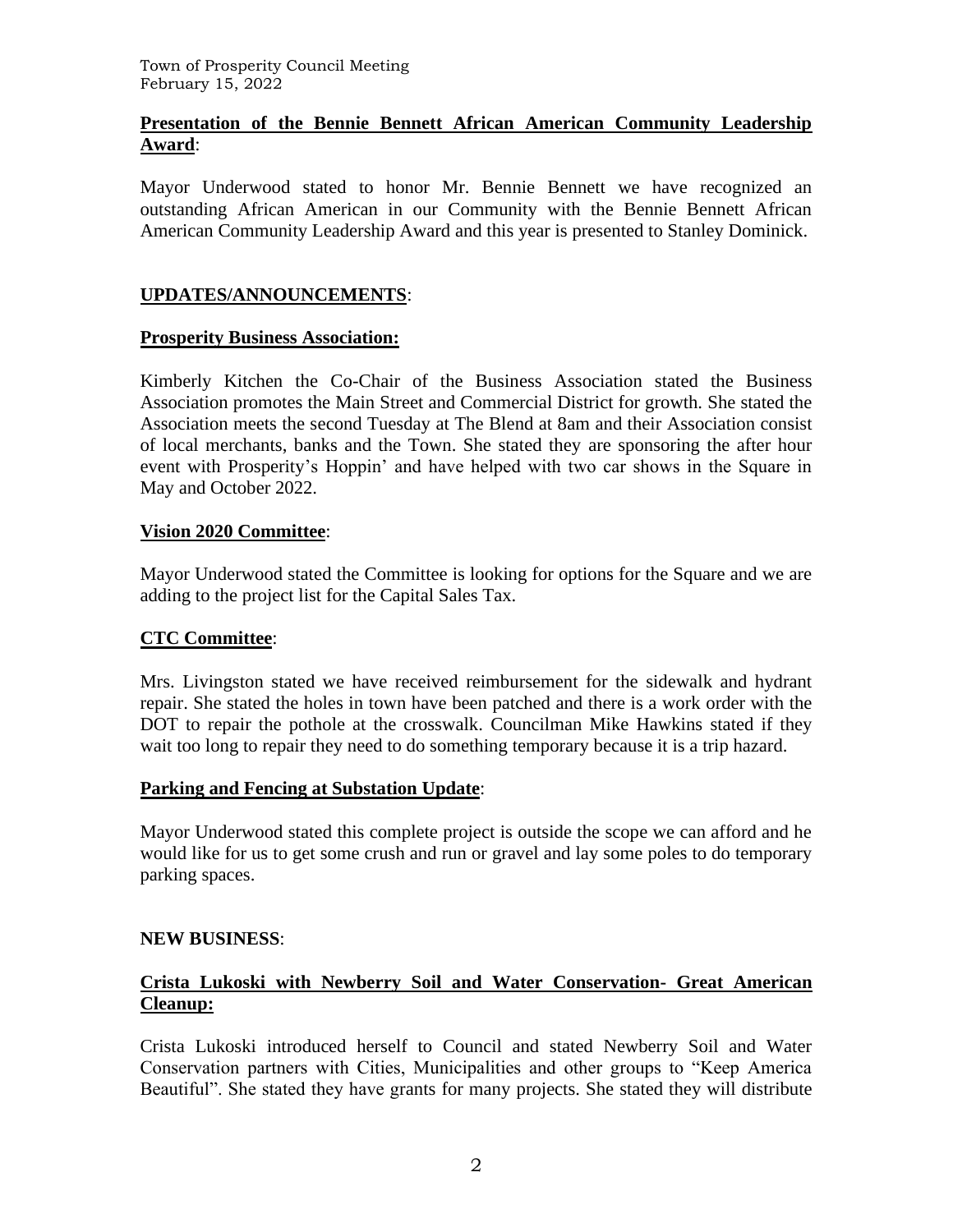all materials for any event and they supply recycle bins to the public for free. She stated to sign up through the DOT website to join.

### **Resolution 2152022 Authorizing the Purchase of a Bucket Truck:**

Mrs. Livingston stated this Resolution is not to exceed \$15,000 on the purchase of a bucket truck.

**A MOTION** by Councilman Robert Martin to accept the Resolution 2152022 Authorizing the purchase of a bucket truck not to exceed fifteen thousand dollars; seconded by Councilman Allen Gallman, and so approved unanimously.

# **REPORT OF COMMITTEES**:

**Electrical, Public Works and Sanitation**: Councilman Robert Martin stated the Utility Department is doing a great job and everyone is back working from sickness.

**Public Safety and Streets:** Councilman Chad Hawkins stated we need to stay on top of the pothole on Main Street. He asked when the other speed signs would be installed. Mrs. Livingston stated we have not received the batteries. He asked if there was an update on the sidewalk on Main Street that was hit by the truck. Mrs. Livingston stated we received a bid today but we will need to get another bid. Councilman Hawkins asked if we could get the glass cleaned up because it is getting in the roadway. Councilman Chad Hawkins stated the Fire Department thanked the Town Council for the AED's and they were a much needed item. Councilman Gallman stated him and Councilman Robert Martin went down to talk to a customer where it is flooding on Pine Street. Discussion followed. Councilman Mike Hawkins stated we need to put the work order to pick up a huge piece of concrete at the sidewalk at Church Street and McNeary Street on top priority since there is a lot of pedestrian traffic.

Mayor Underwood asked Mr. West to do his report at this time. Mr. West stated the road would have to be closed down when they fix the crosswalk because it may be a failure with the drain underneath the road. He stated they have had water main breaks and they would be starting flushing at the hydrants. He stated they would be pouring concrete for the base of the tower. He stated they are waiting on water meters to come in for this meter project. He stated they are finalizing the lead and copper rule and South Carolina Rural Water is going to come down and show us what this process will be for us in the future. Mayor Underwood asked Mr. West about Mr. Forrester on Wessinger Drive. Mr. West stated we still have him scheduled to do and it will be an open cut now and we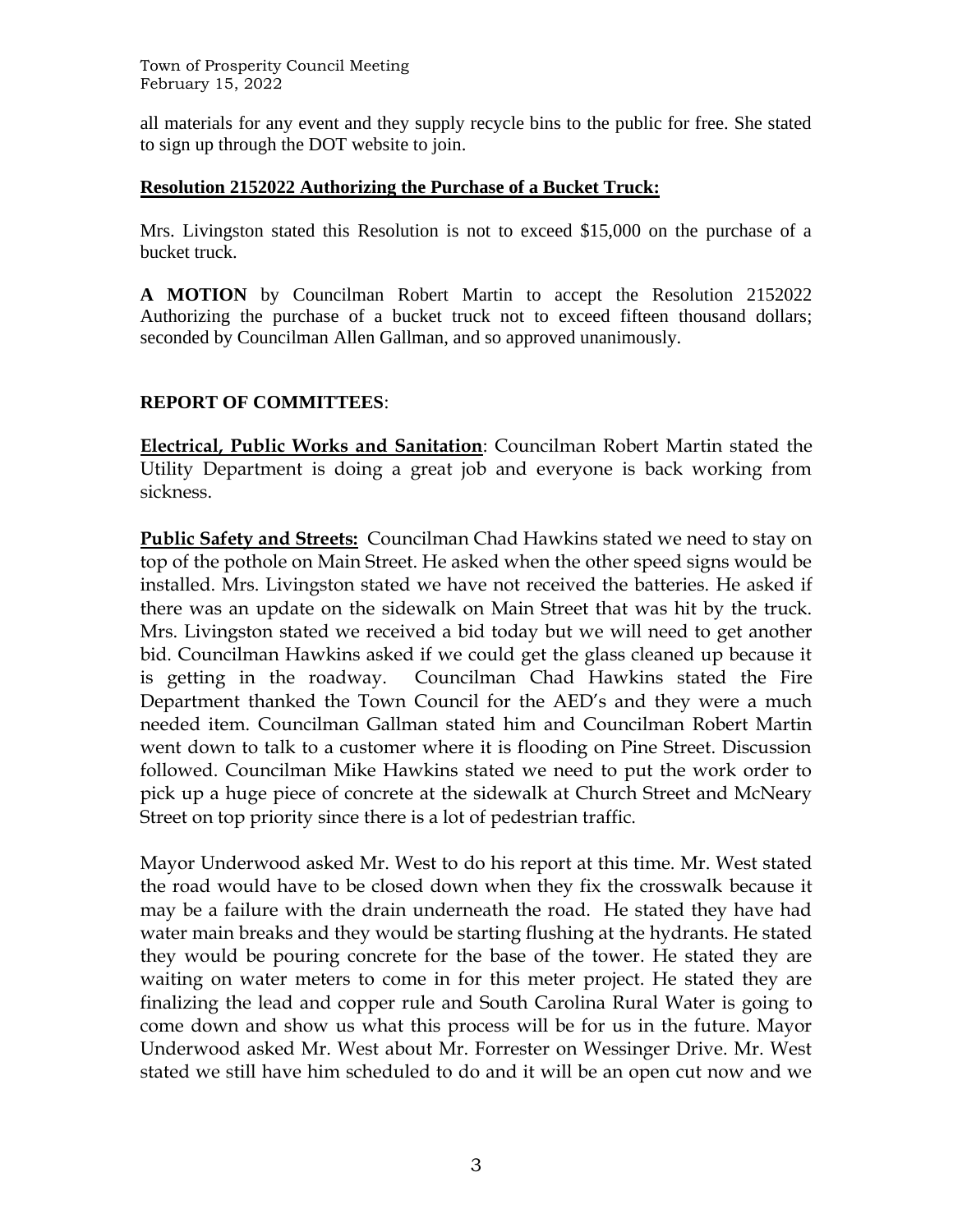have all the permissions to go ahead with this project just trying to get some new water and sewer taps installed first.

**Economic Development, Buildings & Properties**: Councilman Mike Hawkins stated there has been more progress on the pink building on Main Street, the event building and the Wyche Derrick house at the corner of Church Street. He asked Councilman Martin about the property off Eureka Street. Councilman Martin stated it is not known yet what their plans are for that property.

**Parks, Recreation & Events**: Councilman Gallman stated we have five Minor teams, five Ozone teams, three Angel Softball teams and three Ponytail teams. He stated they are still taking registrations for T- Ball and Coaches Pitch through February  $23<sup>rd</sup>$ . He stated Hoppin' is May  $7<sup>th</sup>$  with Vendors participating from 1-8pm, a car show from 1-4:30 and BlackBeard's Truck performing from 5-8pm and local entertainment will be from 1-4pm. Mrs. Livingston stated the Braylee's Art Club will be at the Depot from 1-8pm selling art.

**Police Department:** Chief Palmore stated they have been working with different agencies on the auto break-ins on Circle Drive. He stated we have had two Officers out sick this month. He stated they assisted with Chapin We Care mobile food pantry and assisted during the ice and snow storm. He stated the Exchange Club Appreciation dinner is tonight and Officer Selestino is attending. He stated they have updated their policies and procedures. He stated the SC Law Enforcement Association has donated two vest to our Department. He stated they will assist with traffic on March 19<sup>th</sup> for the Fire Department 5K/10K run. He recognized McKeva Kinard-Shelton on SRO Appreciation Day.

**Town Attorney**: Mrs. Senn had nothing to report.

**Town Administrator:** Mrs. Livingston stated she would report in executive session.

# **GENERAL COMMENTS:**

Councilman Mike Hawkins stated last month we voted to extend the proclamation of emergency for thirty days to have a call in meeting if needed. He suggested to extend indefinitely until we decide it is ok since last month Councilman Chad Hawkins was not able to come and it could be someone else next month.

Mayor Underwood stated he did not agree with doing that since Governments and Schools are relaxing mandates.